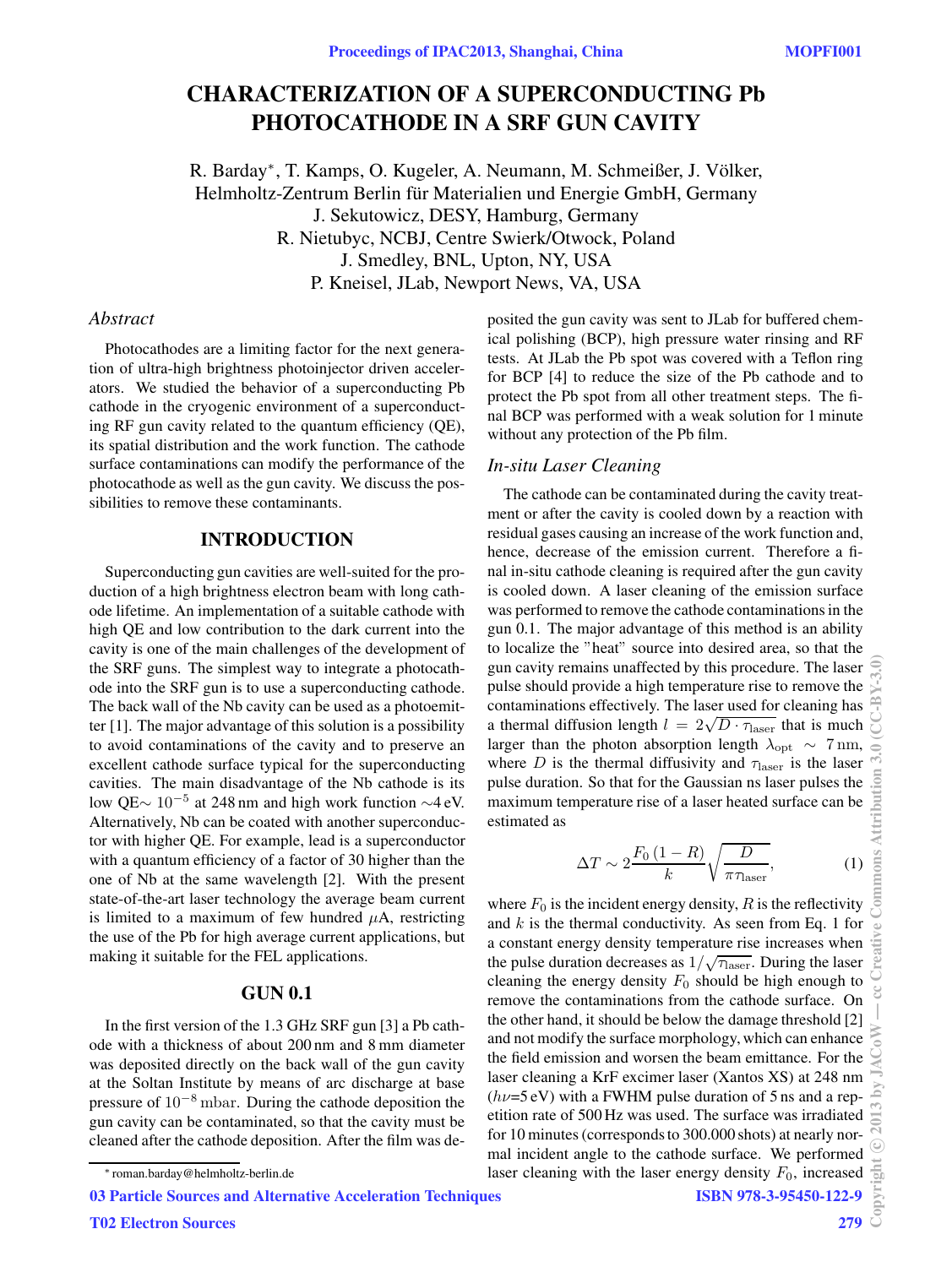stepwise from  $0.045 \,\mathrm{mJ/mm^2}$  to  $0.23 \,\mathrm{mJ/mm^2}$ , to minimize the risk of surface damage. During the laser cleaning treatment the gun cavity was cooled down to 2 K, but no RF power was applied to the gun cavity.

# *QE Map after Laser Cleaning*

The photocathode was illuminated by a UV drive laser operating at 258 nm with a pulse length of 2-3 ps delivered at 8 kHz. Prior to the laser cleaning the maximum QE of  $3.6 \cdot 10^{-5}$  was registered in the center of the photocathode (Fig. 1). For the first laser treatment the cleaning laser was focused on the cathode with transverse FWHM size of  $3.9x4.7 \text{ mm}^2$ , so that the laser cleaning was performed without scanning the cathode surface. After the first laser cleaning with an energy density of  $0.045 \text{ mJ/mm}^2$ the maximum QE changed by approximately  $30\%$  to  $4.8\cdot$ 10−<sup>5</sup> . At the same time an "island" with the same QE as in the center of the cathode occurs near the boundary between the Pb cathode and Nb substrate. Here an improvement of QE by a factor of 2.5 was observed. Laser cleaning with double laser energy of  $0.087\,\mathrm{mJ}/\mathrm{mm}^2$  (performed  $80$ minutes after the first one) changed neither the maximum of QE nor the QE distribution. The third laser cleaning was performed with the same energy density of  $0.09\,\mathrm{mJ}/\mathrm{mm}^2,$ to investigate, whether the longer treatment influences the cathode quantum efficiency.



Figure 1: QE map before laser cleaning (a), and after laser irradiation with an energy density of  $0.045 \,\mathrm{mJ}/\mathrm{mm}^2$  (b),  $0.087 \,\mathrm{mJ/mm^2}$  (c) and  $0.09 \,\mathrm{mJ/mm^2}$  (d).

Vacuum measured by residual gas analyser, which is located about 1.5 m away from the cathode was dominated by hydrogen and water. During the laser cleaning we observed a pressure rise of few 10<sup>−</sup><sup>8</sup> mbar. After the third run vacuum rise was 30 % smaller than after the second one, indicating contaminant removal during the laser cleaning.

A final laser treatment with an energy density of  $0.23 \,\mathrm{mJ/mm^2}$  did not significantly change the QE distribution but enhanced the QE in the center of the cathode to  $9.2 \cdot 10^{-5}$ . This value is still a factor of five lower than QE achieved at BNL for Pb witness samples cleaned at room temperature, but a factor of five higher than the QE for laser ISBN 978-3-95450-122-9

cleaned Nb. Additionally there are two areas above and under the center with  $QE = 8.1 \cdot 10^{-5}$  and  $QE = 5.5 \cdot 10^{-5}$ , respectively. After the final laser cleaning the gun cavity was warmed up and exposed to dry nitrogen by accident. After this the cavity was cooled down and the QE map was measured once again. QE in the center of the Pb spot was still  $6 \cdot 10^{-5}$ , so that the maximum quantum efficiency was affected by dry nitrogen very slightly. Figure 2 presents the history of the quantum efficiency in the center of the cathode "A" and near cathode boundary "B" (see Fig. 1).



Figure 2: History of QE: (1) prior to the laser cleaning, (2) after the first laser cleaning with  $0.045 \,\mathrm{mJ/mm^2}$ , (3) after the second laser cleaning with  $0.087 \,\mathrm{mJ}/\mathrm{mm}^2$ , (4) after the third laser cleaning with  $0.09\,\mathrm{mJ}/\mathrm{mm}^2$ , (5) after the fourth laser cleaning with  $0.23 \,\mathrm{mJ/mm^2}$ , (6) after the cavity was vented and warmed up.

# GUN 0.2

In the second version of the gun a Pb cathode with a diameter of 3.5 mm and a thickness of about 500 nm was deposited on a Nb plug with a diameter of 5 mm, which can be inserted into the backplane of the cavity. For this purpose 5 mm hole was drilled in the back wall of the cavity and the plug was vacuum sealed with an indium wire on the outside of the gun cavity. The advantage of this design is a possibility to change the photocathodes, test different deposition methods and to make some optical measurements of the coating ex-situ after beam production. The gun cavity with the coated plug was tested at HZB up to a peak field on the cathode of 28 MV/m with  $Q_0 = 2 \cdot 10^9$  [5].

# *Cathode Work Function*

Quantum efficiency of the metal cathodes near the photoemission threshold can be roughly estimated as [6]

$$
QE \sim \frac{1 - R}{1 + \frac{\lambda_{\rm opt}}{\lambda_{\rm ee}}} \frac{E_{\rm F} + \hbar \omega}{2\hbar \omega} \left[ 1 - \sqrt{\frac{E_{\rm F} + \phi_{\rm eff}}{E_{\rm F} + \hbar \omega}} \right]^2, \quad (2)
$$

where R is the cathode reflectivity,  $\lambda_{\text{opt}}$  is the photon absorption depth,  $\lambda_{ee}$  is the electron-electron scattering length,  $E_F$  is the Fermi energy and  $\phi_{\text{eff}} = \phi_0 - \phi_{\text{Schottky}}$ is the cathode effective work function including work function lowered by the local electric field. The Schottky work 03 Particle Sources and Alternative Acceleration Techniques